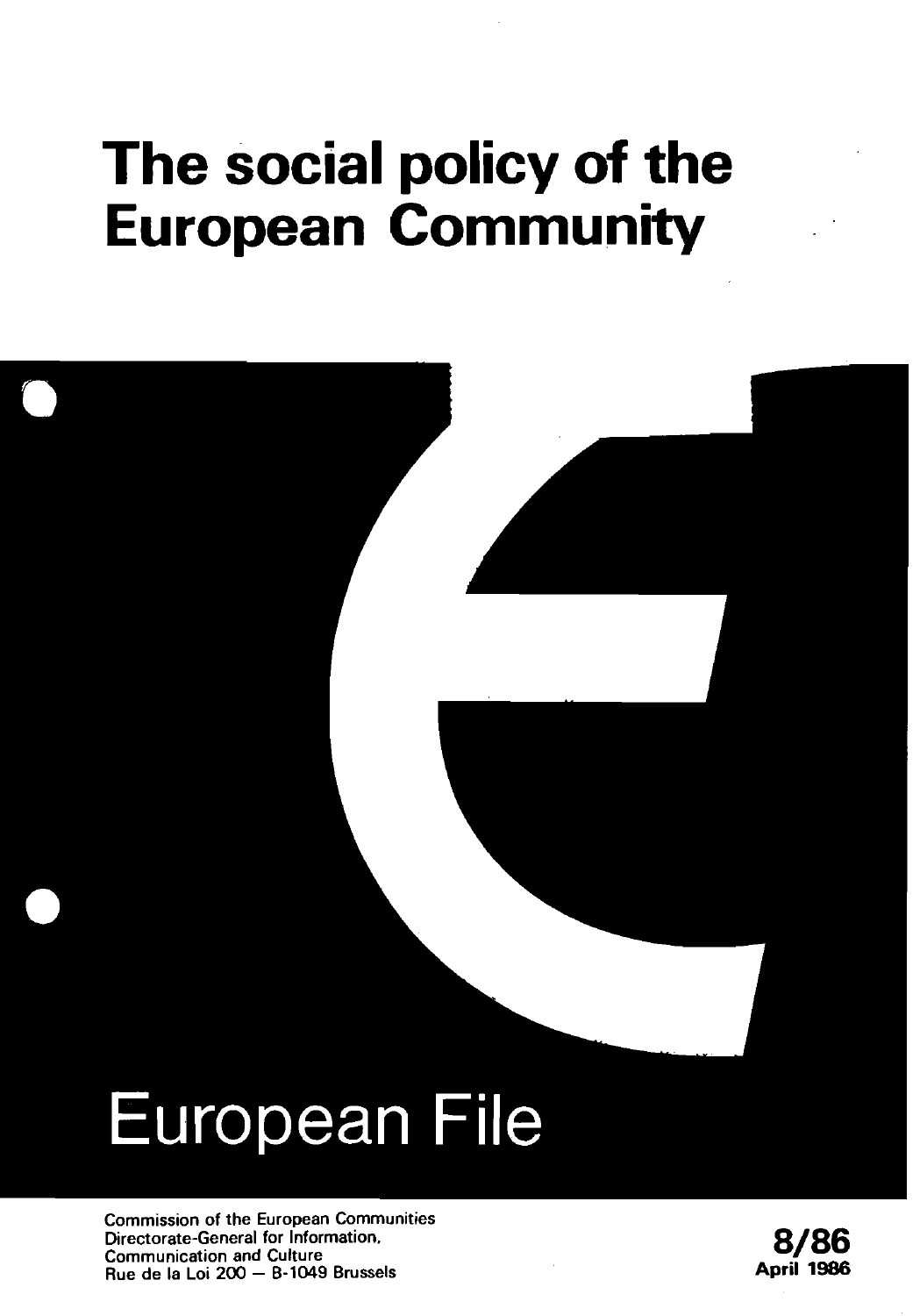years under each are 1975 1980 1985

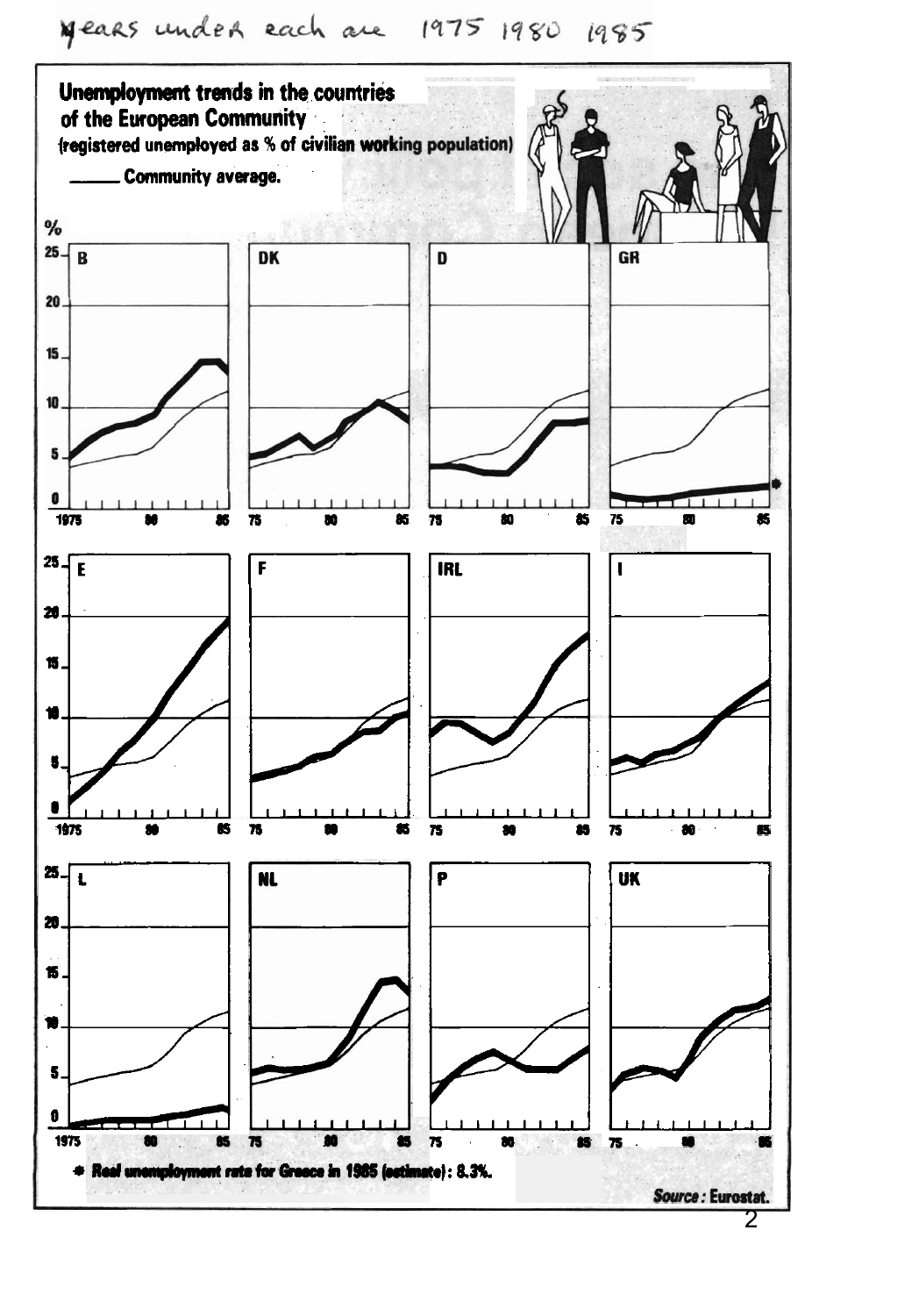The of the tasks of the Community, set forth in Article 2 of the Treaty of Rome, is an accelerated raising of the standard of living. The **economic** Community has therefore an important **social** dimension: its objectives are social as well as economic. Under Article 1 17 of the Treaty, the Member States agree on the need to promote improved living and working conditions, so as to enable conditions to be harmonized while the improvement is being maintained. This is to be achieved not only through the working of the common market, which encourages the harmonization of social systems, but also by means of an active social policy.<sup>1</sup>

The economic progress of the 1950s and 1960s enabled Europe to make many advances in the social field. Then came the oil price shocks of the 1970s; the downturn in the European and world economy, together with the growth of unemployment, engendered a climate of pessimism. Yet Europe must improve the competitiveness of its industry, transform the European common market into a real internal market without frontiers, disseminate new technology and master the changes on which tomorrow's jobs depend. To do **all** that, the Community must now have a more dynamic social policy, based on social dialogue and the search for consensus.

#### **The fight against unemployment**

The employment situation and outlook remain causes for serious concern. The total number of unemployed people registered at employment offices in the Community of Twelve has grown from 2.4 million in 1970 to 5.5 million in 1975 and 8.7 million in 1980, reaching over 16 million at the end of 1985 (12% of the working population).

In close cooperation with both sides of industry, the European Commission is studying the essential elements of a joint strategy to combat unemployment:

- $\Box$  The impact of the restructuring which businesses in economic difficulty are forced to undergo should be eased, and the necessary changes not made to the detriment of the work-force. The Community finances measures, especially in the iron and steel sector and in the coal industry, to spread employment cut-backs over a period of time and facilitate retraining and changes of occupation.
- $\Box$  In addition to the social measures, the strategy must have a forward dimension. In 1980 the Council of Ministers of the Community declared itself in favour of a European labour market policy. This was to be based on a better understanding of employment problems, and on greater cooperation between the national employment services to create better balance between supply and demand for work. Ways are being studied at the moment to implement a concerted and far-sighted policy for managing employment at regional and local level as well as in individual businesses. To the same end, and to help com-

This file replaces our No 13/82.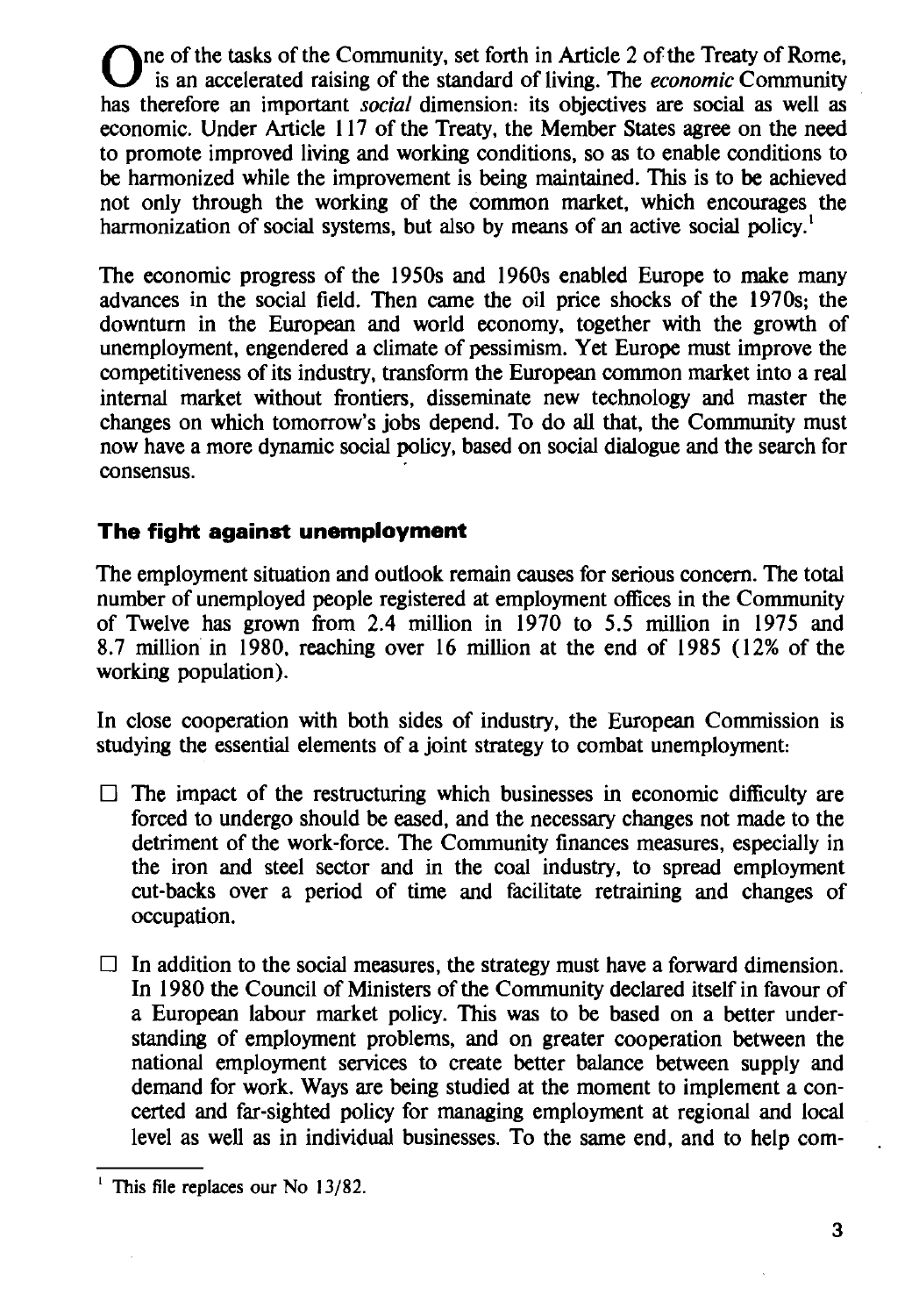bine the objectives of economic efficiency and social protection, the Commission intends to promote the adjustment of the legal and contractual provisions that apply to the labour market.

- $\Box$  Above all, however, it is necessary to stimulate as far as possible an economic growth that is more productive of employment: a growth based on moderate rises in real salaries and on the maintenance of demand. To achieve this requires a strategy of cooperation among all concerned: the Community, governments, employers and trade unions. It also demands a progressive boosting of investment, particularly in the sectors with most potential for creating employment, such as transport and telecommunications infrastructure, new technology, the environment and energy. Other growth areas for employment are to be found in services: tourism, leisure, social assistance, etc. Special attention should be paid to small and medium-sized enterprises, to cooperatives, to local initiatives and to the untraditional forms of business which are often the only source of new employment in sectors or regions where time-honoured economic activities are in decline.
- $\Box$  Finally, special efforts must be made on behalf of those categories of people most affected by unemployment: young people and women (two groups to which we will return in the following pages) as well as the long-term unemployed. This last group is very large: a third of those out of work have been so for the past year, a sixth for the past two years. In 1984 the Council of Ministers prescribed measures to be taken at Community, national and regional levels, in order to reduce the size of the problem. The Commission particularly stresses the need to help people retain their vocational skills, as well as their social aptitude, so that they still have a chance of getting another job.

#### **The problems of young people: employment, training, and education**

In 1985, on the occasion of International Youth Year, the European Commission prepared a memorandum reviewing its activities on behalf of young people. The document defines policy guidelines with regard to employment, education, and vocational training. The Commission insists on the development of human resources to supplement economic growth, and on the need to deal more effectively with the problems of youth unemployment (40% of the unemployed are aged under 25). In this context particular attention must be paid to vocational training and to the transition from school to working life. The Community has already adopted a number of signiticant measures in this regard.

 $\Box$  Since 1977, in the face of rising youth unemployment, the European Commission has recommended that Member States offer vocational preparation to all their young people, at the end of their period of compulsory schooling. This preparation should include career guidance, elementary practical training, and work experience. In 1984 the Ministers undertook to increase job opportunities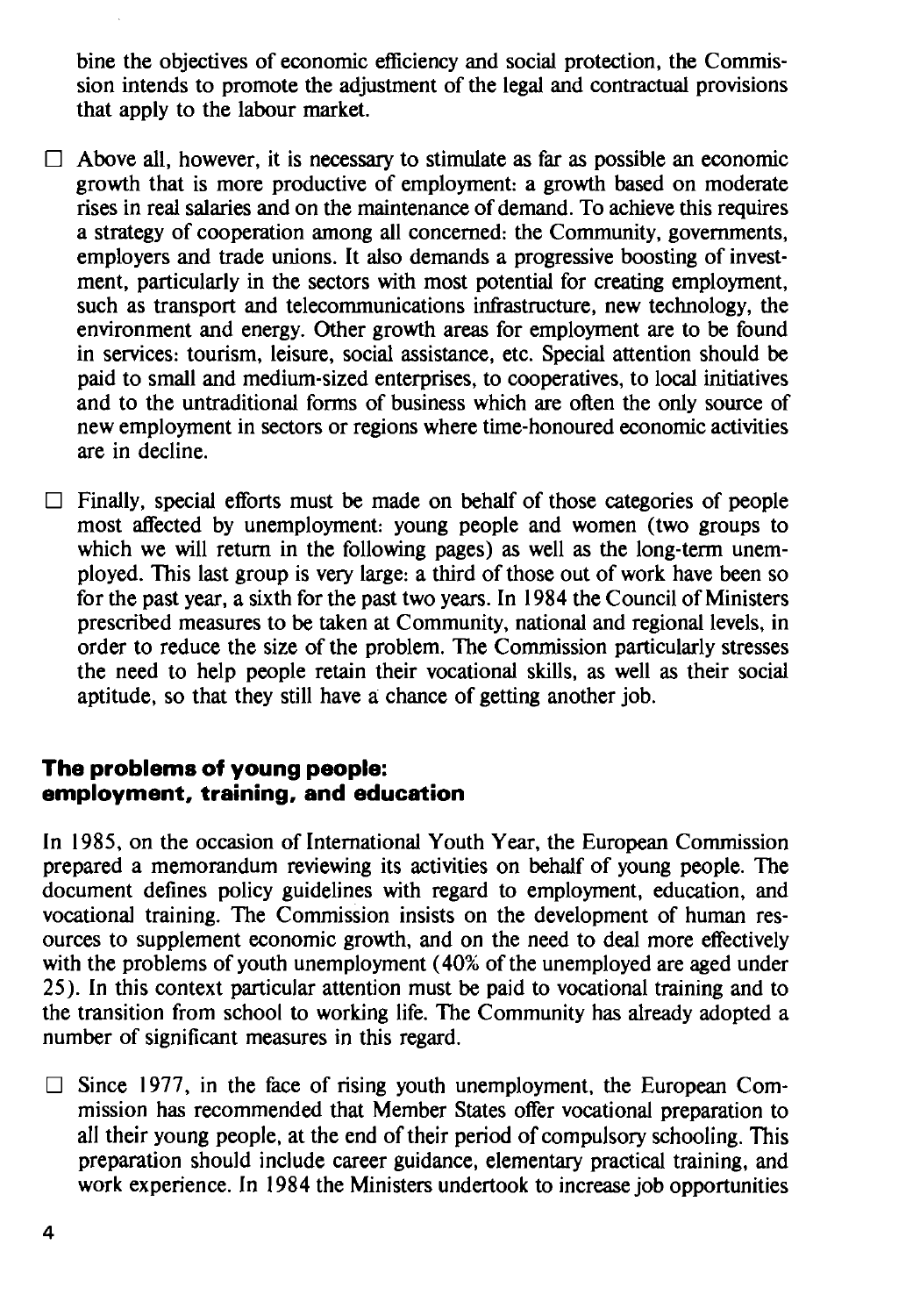for young people. In this context, the Commission has taken initiatives in three areas: examining salary obstacles and other impediments to the recruitment of voung people, and disseminating the new employment practices of certain firms. promoting the employment of underprivileged young people, especially by identifying their problems and organizing exchanges among the competent services and organizations: supporting young entrepreneurs, whose initiatives should be both better known and more appreciated.

- $\Box$  Since 1983 the European Social Fund has been oriented more in favour of young people under 25. It is directed especially at those with reduced chances of finding a job, due to lack or inadequacy of vocational training. Three quarters of the Fund's resources are now earmarked for aid towards the recruitment or training of young people; in 1984 more than 1.5 million of them benefited from Community grants totalling nearly 1 500 million ECU.
- $\Box$  Community activity in vocational training and its adaptation to economic and social necessities, present and future, has since 1977 had the help of Cedefop, the European Centre for the Development of Vocational Training, based in Berlin. Community policy has been stated in several resolutions of the Council of Ministers:
	- In 1979 the Council recommended the development of schemes combining training with work experience. It adopted guidelines for their content, for the establishment of coordinated programmes, for the occupations to be covered, for the supervision and recognition of training and diplomas, for social protection and for training leave.
	- In 1983, in a resolution on vocational training policies for the 1980s, the Council set out a five-vear action programme. It was based on three shared priorities: the social and vocational preparation of young people for adult life, the setting-up of training programmes intended to ensure greater equality of opportunity for women, and the planning and organization of training at regional and local level.
	- Also in 1983, the Council adopted a set of Community measures to supplement and strengthen national policies for training in new information technology. The Community is thus able to support a limited number of specific initiatives of common interest; they relate in particular to small and medium-sized firms, to large service enterprises that introduce automated management systems, and to the use of new technology for teaching, for training, and for non-occupational information purposes.

Finally, it should not be forgotten that the Commission has for many years supported exchanges of young workers. Long-term attachments abroad, es-

<sup>1</sup> ECU (European currency unit) = about £0.66, Ir. £0.71 or US \$0.96 (at exchange rates current on 7 March 1986).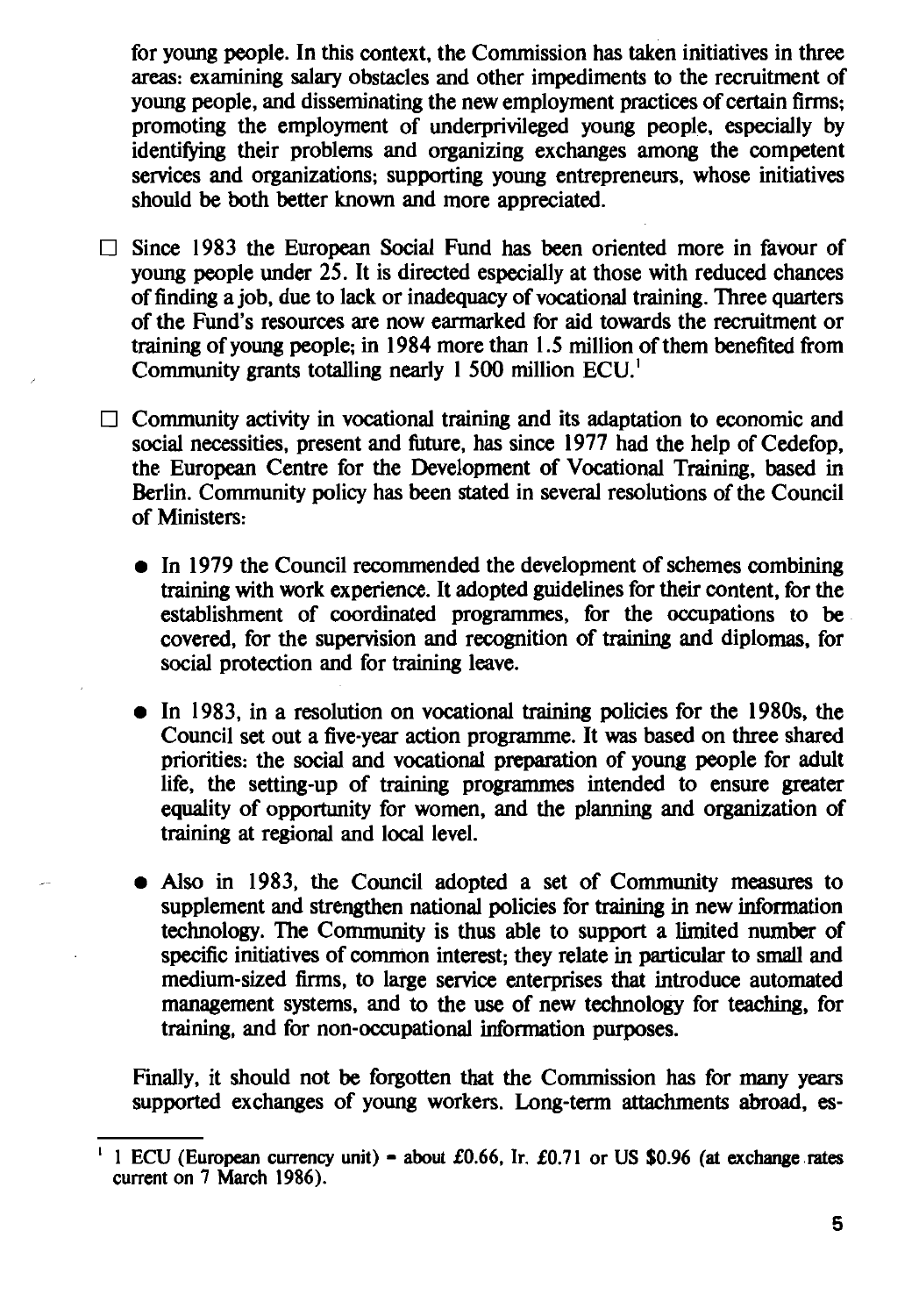sentially for vocational training, and shorter study-training visits, enable those taking part to establish close contact with the working and living environment of other countries of the Community.

 $\Box$  The Community's activities in the field of education have been the subject of another issue in this series.<sup>1</sup> It is still appropriate to highlight the concern of the Ministers for Education, expressed in a 1982 resolution, to improve the preparation of young people for work and to ease their transition to working life. particularly by opening up the classroom to the world of the workplace. The new Comett programme is intended to stimulate cooperation on a Community-wide scale, between universities and other third-level educational establishments on the one hand, and industry and trade on the other. The object is to respond more effectively to the challenges of technological change, by both improving the initial education given to students and promoting the continuing education of qualified personnel and managerial staff. More recently, the Commission introduced its draft programme Erasmus which is intended to promote student mobility by increasing exchanges between European universities.

#### **Equal opportunities for women**

Like young people, women also account for about 40% of the total number of unemployed; they have a higher unemployment rate than the male population. The Community is endeavouring to eliminate the specific causes of female unemployment, but its activity is much wider in scope, as shown by its 1982-85 programme on equal opportunities for women and by the new 1986-90 draft programme. The purpose is to strengthen the individual rights of women, and at the same time to effect positive measures that can achieve equality of opportunity in practice.

- $\Box$  As far as individual rights are concerned. Article 119 of the Treaty of Rome expressly provides for equal pay for men and women. This principle was given substance by a Community directive in force since 1976. In 1978 a second directive added the right to equal treatment in access to employment, training, and promotion, as well as equality of working conditions. Finally, since 1984 all discrimination in social security legislation has been forbidden. The Commission intends to see that these provisions are better complied with; it has also presented proposals to complete the legal machinery, in particular to cover the self-employed, occupational social security schemes, and parental leave.
- $\Box$  The Commission's efforts to achieve equality in practice led, in 1984, to the Ministers adopting a recommendation on positive measures with a twofold objective: one aim was to change attitudes, behaviour, and structures based on the notion of traditional male and female roles in society. The other objective was to encourage participation by women in various occupations in those areas of work where they are underrepresented, particularly in the sectors of the

<sup>&</sup>lt;sup>1</sup> European File, No 3/85: 'The European Community and education'.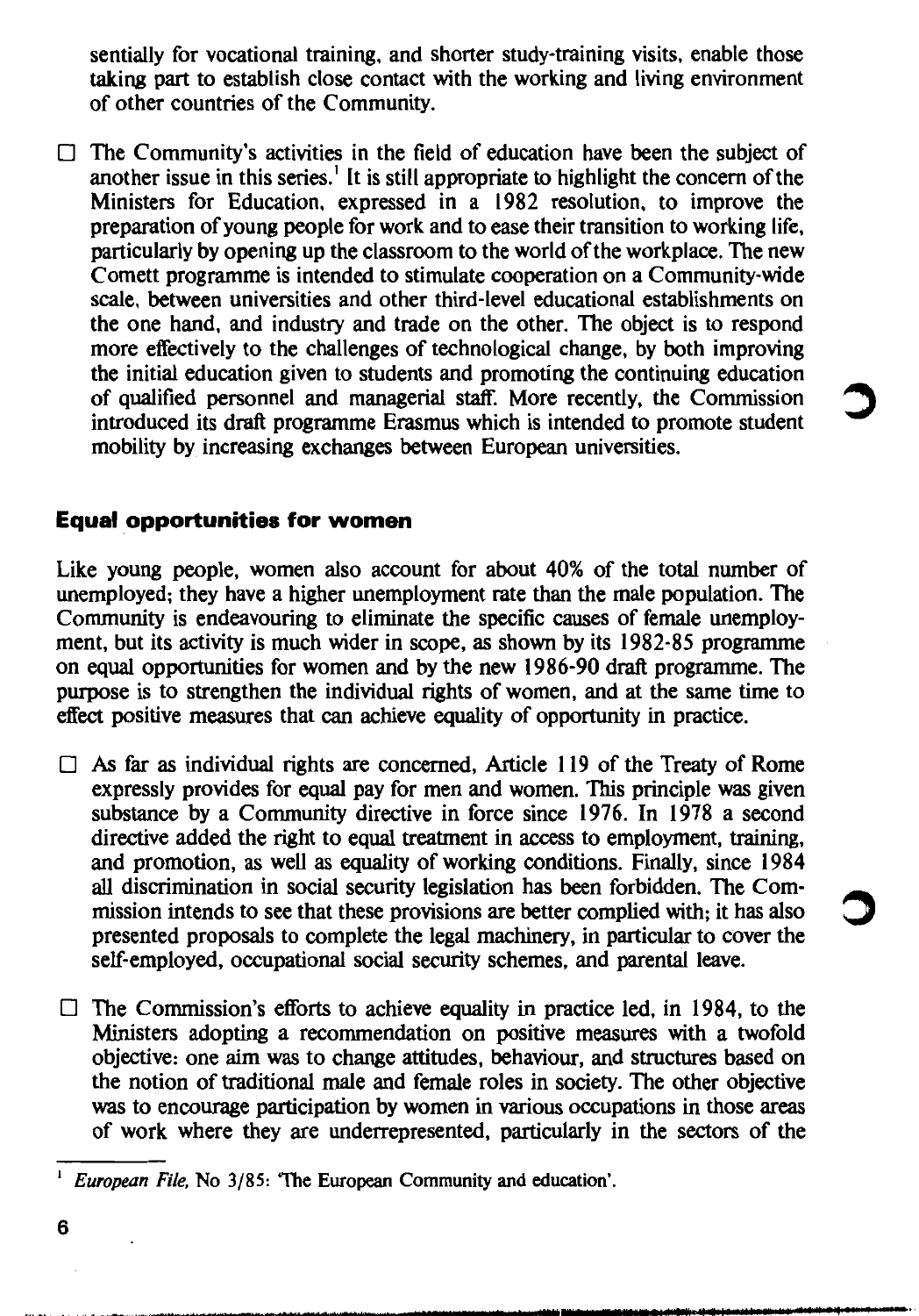future and at the higher levels of responsibility. In a parallel development, the Ministers for Education in 1985 adopted an action programme on equal opportunities for girls and boys in education.

#### Improvina workina conditions

The improvement of working conditions is one of the principal tasks of the Community. As the Commission underlined in its 1976 communication on the humanization of work, the achievement of this prime objective is intended to contribute both to the well-being of workers and to improvements in productivity. The European Foundation for the Improvement of Living and Working Conditions. established in Dublin, has since 1975 been helping the Community to formulate policy in this area.

- $\Box$  The first problem is that of safety and health in the workplace. It is at work that most accidents happen, accidents that kill more than 100 000 people a year in the Community of Twelve and injure millions. From the beginning, the European Treaties gave the Community significant means of financing research into accident prevention and improvement of hygiene in mines and in the iron and steel industry (action against pneumoconiosis, etc.). Community activity was later extended to other sectors of the economy. Two bodies, composed of government representatives, employers, and workers, help the Commission to prepare its proposals: the Mines Safety and Health Commission for coal-mines and other mining industries, and (since 1974) the Advisory Committee on Safety, Hygiene and Health Protection at Work. In its second action programme on worker safety and health, adopted in 1984, the Community is particularly interested in rules for the use of dangerous substances, ergonomic measures and principles for preventing accidents and dangerous situations, and improvements in organization, training, and information. The problems posed by new technology are also taken into account. Among the measures already adopted are several directives on safety signs, on electrical equipment used in mines with firedamp, and on protection against chemical, physical or biological agents such as lead, asbestos, noise and vinyl chloride monomer. It should be noted that under amendments to the Treaty of Rome, subject to ratification by national parliaments, new directives on improving the working environment and harmonizing safety and health conditions in accordance with rising standards, would no longer need to be adopted unanimously: a qualified majority in the Council of Ministers would suffice.
- $\Box$  Since the middle of the 1970s the Community has extended its activities to other areas where workers' interests are involved, beginning with the safeguarding of their rights in companies. Community directives have established minimum requirements with regard to mass redundancies (in force since 1977). the guaranteeing of established rights in the event of transfer (since 1979), and ensuring payment of salary and other claims when an employer ceases to pay (since 1983).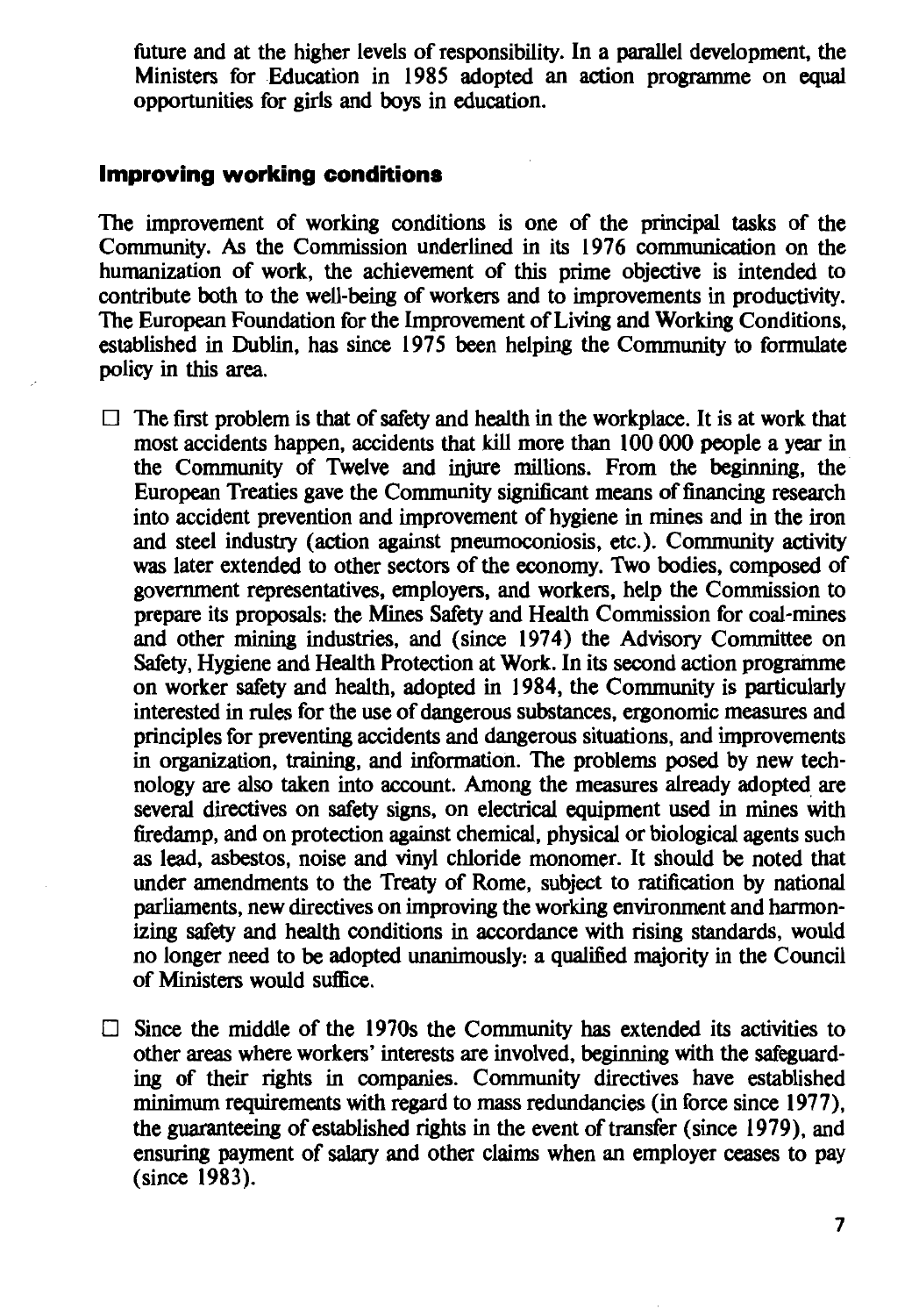$\Box$  Finally, since 1977 the European Commission has been pursuing the idea of a better distribution of existing employment among those who are ready to work. In 1979 the Ministers fixed guidelines for Community action on the reorganization of working time: limiting overtime, encouraging flexible voluntary retirement, and organizing part-time and temporary work. In the Commission's view, a reorganization and reduction of working time that has no effect on production costs can help improve the employment situation; a revitalization of dialogue between employers and workers should allow Community policy on this subject to be developed.

#### **Families and the elderly**

The European Parliament has recommended Community action to benefit these two groups, because of the central place of the family in our society and the ageing of the population. The Council of Ministers is shortly to examine the details, on the basis of proposals submitted by the Commission.

#### **Migrants**

The free movement of labour is one of the fundamental principles of any common market. The right to work and live freely in another member country is now accorded to all employees in the Community, except in certain cases involving public health or security or law and order (notably public service employment). Exception is also made as part of the transition arrangements for Greece until the end of 1987, and for Spain and Portugal until the end of 1992. The Community has established a system called Sedoc, which facilitates the flow of information between member countries about jobs available and jobs required. Many steps have also been taken to improve conditions for migrants.

- $\Box$  National social security systems have been coordinated, to allow aggregation of the periods taken into account for acquiring and retaining benefits and for their calculation. Moreover, certain benefits can be paid to recipients residing in another member country.
- $\Box$  The rights of association of migrants have been guaranteed.
- $\Box$  A directive on schooling provides for the teaching of the mother tongue and the culture of young people's country of origin.
- $\Box$  The Community supports pilot projects which help improve accommodation conditions.

In 1985 the Council of Ministers adopted guidelines for a Community migration policy suited to the present economic and social situation; these guidelines foresee better protection of the rights of migrants, and greater participation by them in various aspects of the life of the host country.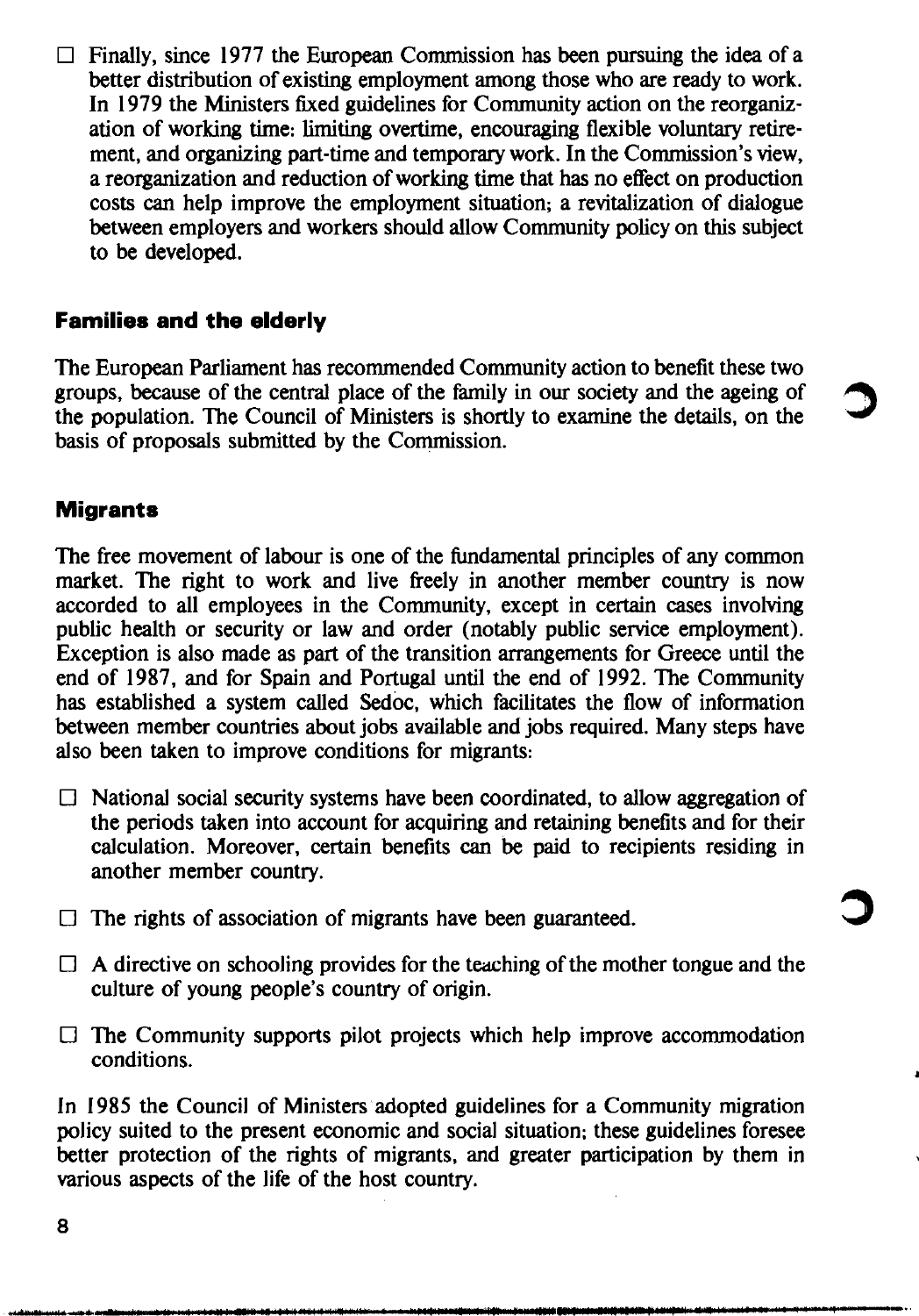### **The handicapped**

About 10% of the population suffer from a handicap which hinders their social integration. Appropriate aid and institutions would, however, allow most of these people to work and become more involved in society. Among the initiatives taken by the Community are:

- $\Box$  The 1974 Community action programme on the engagement of handicapped people in open employment, which enabled rehabilitation and training methods to be improved. The Commission has just submitted a new proposal on promoting the employment of handicapped people.
- $\Box$  The provisions adopted by the Ministers in 1981, in the context of the International Year of the Handicapped, to alleviate the obstacles to participation by the handicapped in social life, particularly by improving the quality and coordination of specialized services.
- $\Box$  Various projects of the Commission aimed at providing a better environment for handicapped people and promoting their mobility by modifying living accommodation and access to buildings.

#### The poor

In the mid-1970s, despite highly developed social security systems, an estimated 30 million people were living in poverty in the Community; old people, singleparent families, migrants, long-term unemployed, marginal groups, etc. Since then the economic crisis and persistent unemployment has swollen the ranks of those whose resources amount to less than half the average income in their country. Pilot projects and studies were begun in 1975, in the framework of a first European programme to combat poverty. Action on the ground followed in a second programme approved in 1984.

#### **Social security and public health**

- $\Box$  National social security schemes remain very diverse, but all have to deal with an increasing imbalance: economic stagnation and the fall in employment bring down revenue, while improved protection, the ageing of the population, increases in health-care costs and the same fall in employment push up expenditure. In a memorandum published in 1982 the European Commission recommended exchanges of views and a search for common approaches to such subjects as improving the efficiency of social security systems, methods of financing them, and possibilities for limiting expenditure.
- $\Box$  In the field of health, the Commission is endeavouring to improve protection for the public against the dangers of smoking and drugs, and to develop joint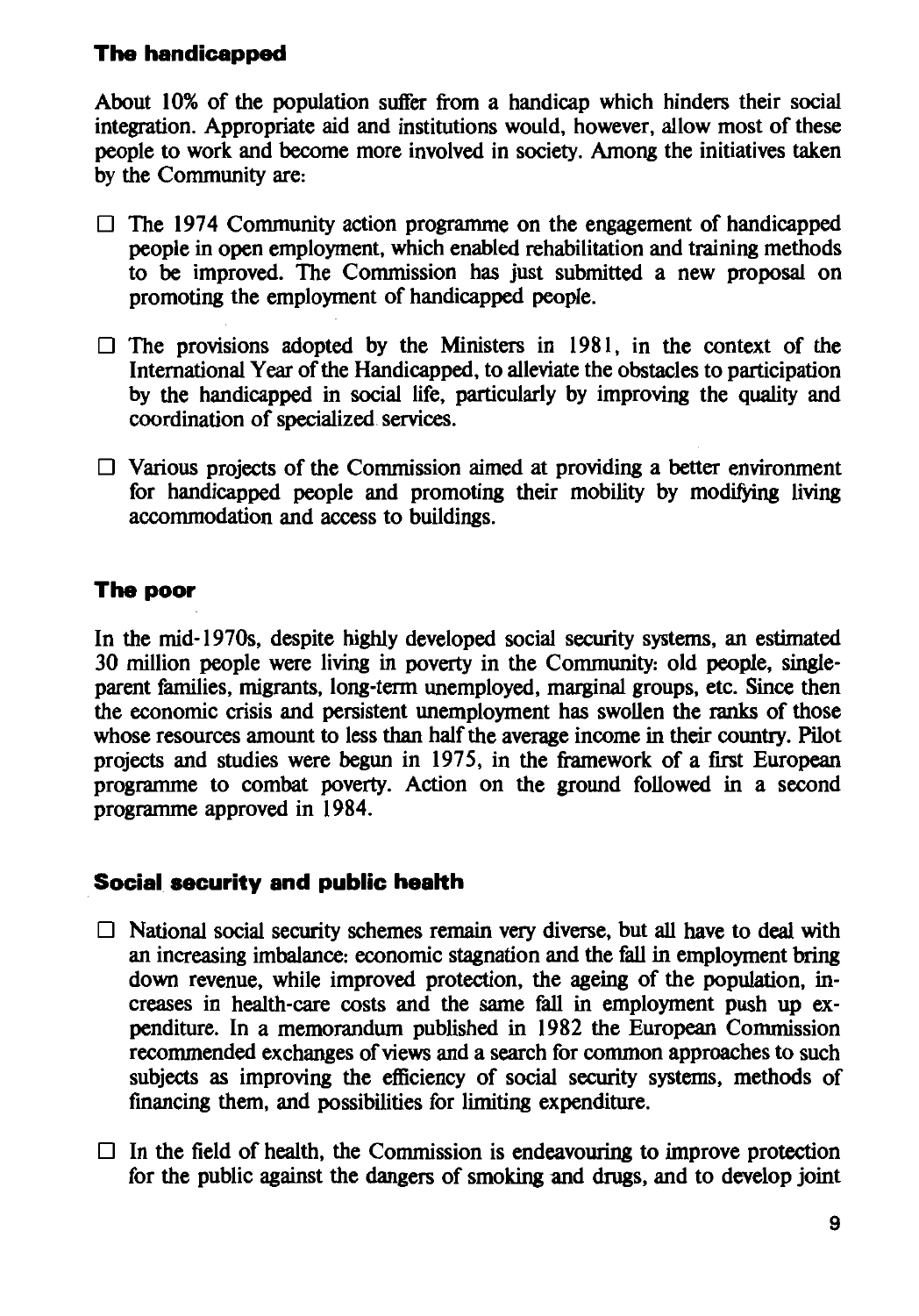action in areas such as health education, toxicology and the fight against cancer. The Community has also set basic standards for ionizing radiation, and for protection against radiation for those undergoing medical examinations or treatment.

#### **The European Social Fund**

The Social Fund is the Community's most concrete instrument of social policy. Allocated about 2,000 million ECU in 1985, it is used especially to co-finance measures for promoting training and occupational rehabilitation as well as employment. Created in 1960, the Fund has several times been revised in keeping with economic and social developments. From now on its aid will be concentrated more on:

- $\Box$  Young people, for whom 75% of the appropriations have been reserved since 1984. Other potential beneficiaries: the unemployed, people who are underemployed or threatened with unemployment, women, the handicapped, migrants, workers in small and medium-sized enterprises, and training personnel.
- $\Box$  The regions most affected by unemployment. Nearly 45% of the appropriations are reserved for priority regions: Greece, 10 Spanish regions, French overseas departments, Ireland, Northern Ireland, southern Italy and Portugal. The remaining appropriations are intended for measures to promote employment in other areas suffering high long-term unemployment or undergoing industrial or sectoral reorganization.

#### Social dialogue and worker participation

The objectives of a social policy can be achieved only with the involvement of both sides of industry. The European Commission therefore attaches great importance.

- $\Box$  To increased participation by workers in decision-making in their firms. In 1980 the Commission sent to the Ministers a proposal for a directive obliging firms of 'complex' structure – transnational corporations in particular – to keep employees and their representatives regularly informed, and to consult them before any decision is taken which is liable to affect their interests. Amended in 1983 to take account of the opinions delivered by the European Parliament and the Economic and Social Committee, this proposal is still on the Council table. In 1983 the Commission also submitted to the Council an amended version of its proposal on the structure of public limited liability companies; this aims particularly to involve workers more closely in the decisions that concern them.
- $\Box$  To dialogue between management and workers with a view to the creation of a European 'social area', based on the search for agreement at Community level.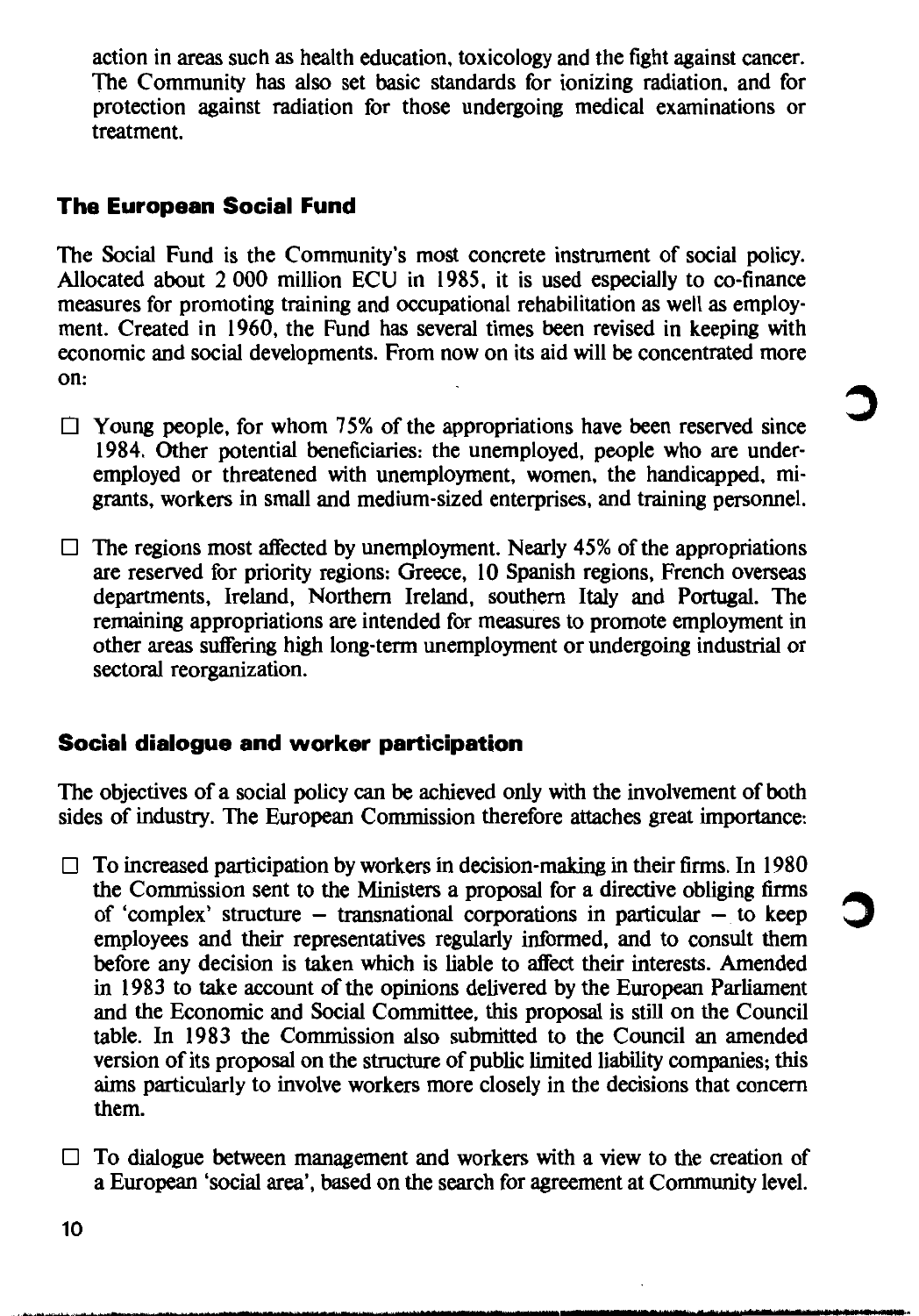Priority in this dialogue should be given on the one hand to employment, the labour market and the organization and distribution of work, and on the other hand to the introduction of new technology. In different areas the Commission has already established regular dialogue with representatives of employers and workers. The Standing Committee on Employment is the forum for discussion on employment problems with the Ministers for Labour and the two sides of industry at European level. Several tripartite advisory bodies allow joint study of certain aspects of social policy, such as freedom of movement, social security for migrants, the Social Fund, vocational training, and industrial safety and health. Joint committees examine the effects of Community policies and other problems specific to certain sectors of the economy. In other sectors, the Commission stimulates institutionalized dialogue and contacts. Finally, after the adoption in 1985 of a joint declaration of intent by European worker and employer organizations, the Commission and the two sides of industry decided to set up tripartite working groups, to examine questions posed by the introduction of new technology, as well as problems connected with the implementation of the Community's cooperation strategy for growth and employment  $\blacksquare$ 

11